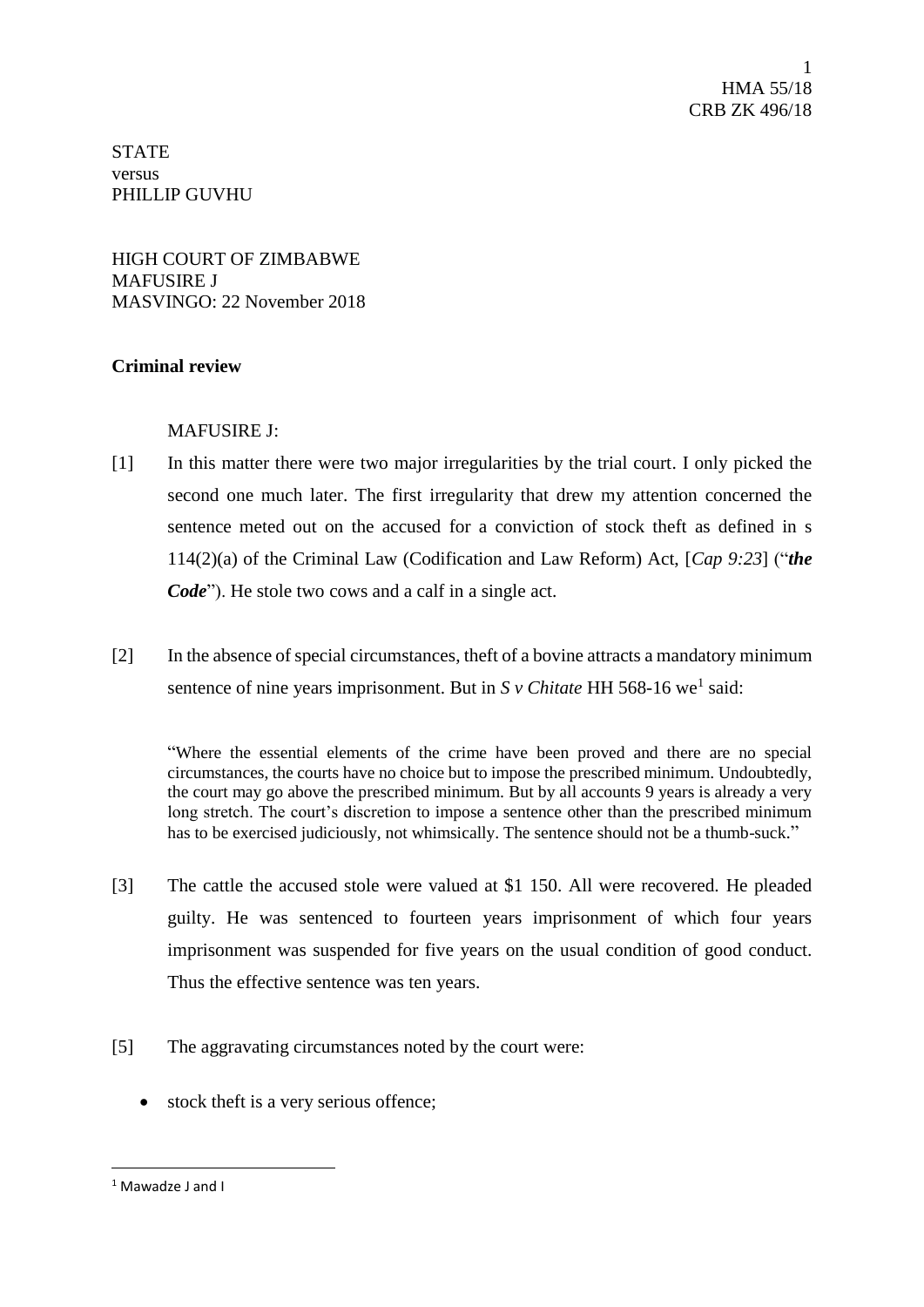- stock theft has become prevalent;
- there was premeditation;
- the accused's intention was to deprive the complainant permanently of his property given that it was over a month before he was discovered and the cattle recovered;
- it was necessary to deter the accused from committing further similar offences;
- removing the accused from society for a long time will enable him to mend his ways;
- [6] The personal and mitigating circumstances were:
	- the accused was forty-two years old; was a farmer and was married with ten children;
	- the accused had two cattle and two calves of his own, and he earned about \$300 per season;
	- the accused pleaded guilty and thereby saved time;
	- the accused did not benefit from the theft as all the cattle were recovered;
	- the accused was a first offender:
- [7] Frankly, in cases of mandatory jail terms where there are no special circumstances, aggravating and mitigating circumstances have diminished relevancy. However, this is not to suggest that the assessment should not be made. It should always be made. But judicial officers should be careful not to be distracted from the duty to investigate special circumstances, as appears to have happened in this matter.
- [8] In this case the accused was properly convicted. Therefore the conviction is hereby confirmed.
- [9] I queried the sentence. It was above the mandatory minimum. In the light of *Chitate's* judgment above the trial court readily conceded that there was no justification for the higher sentence. The concession was well made.
- [10] If the irregular sentence was the only misdirection, we would probably have simply reduced it and returned the record, with appropriate directions. Sadly, there was another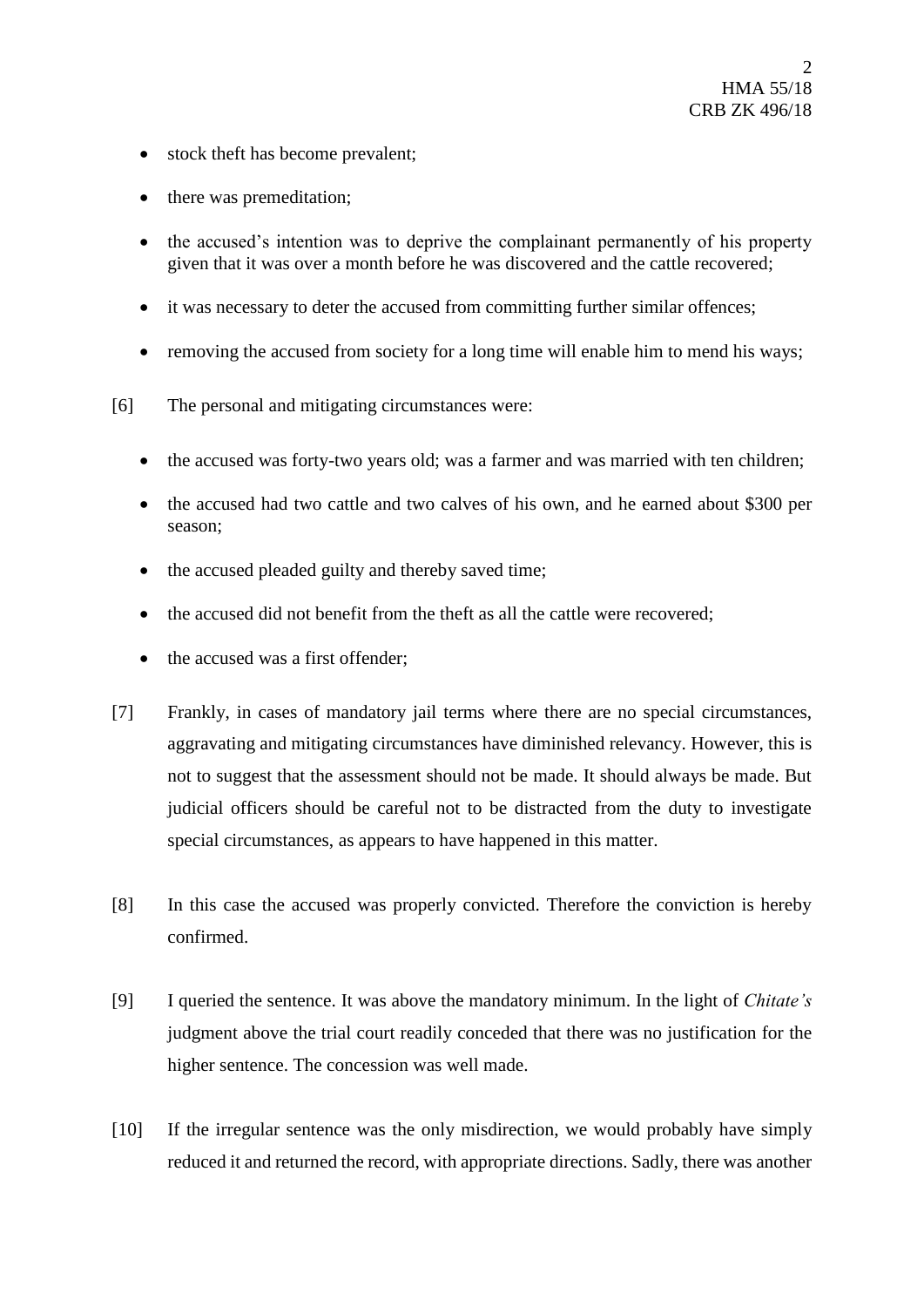irregularity in relation to the manner the court *a quo* treated the more crucial aspect of special circumstances.

- [11] Section 114(3) of the Code requires the court to record the special circumstances peculiar to the case that an accused may mention. Although nothing is said about the recording of the court's own explanation to the accused, it is now trite that this too ought to be done: see *S v Manase* HH 110-15; *S v Chembe* HH 357-15 and *Ziyadhuma v S* HH 303-15.
- [12] In the present case, the record of proceedings shows that neither the court's explanation of special circumstances nor the accused's response thereto was taken down. All that the record bears is:

"Special circumstances explained and understood.

- Q Do you have any special circumstances? A No"
- [13] That was most perfunctory and somewhat a dereliction of duty by the trial magistrate.
- [14] In *S v Ziyadhuma* above, the magistrate had merely recorded that "*Special circumstances peculiar to the case explained and understood*". Bere J, as he then was, (Hungwe J concurring) set aside the sentence imposed, and said<sup>2</sup>:

"It is imperative in my view that where there is need to deal with the issue of special circumstances, the actual explanation given by the magistrate be recorded to avoid the appeal court having to speculate on what was explained to the appellant before sentencing. … The proper approach should be for the magistrate to explain what special circumstances are and also the consequences of a failure by the convicted person to give such special circumstances. Both the explanation given by the magistrate and the responses given by the convicted person must be recorded."

[15] In *S v Chaerera* 1988 (2) ZLR 226 (S); and *S v Manase* above, it was said that it should be further explained to the accused that in addressing the court on special circumstances, it is his right, should he so wish, to lead evidence from witnesses.

**.** 

 $2$  At p 3 – 4 of the cyclostyled judgment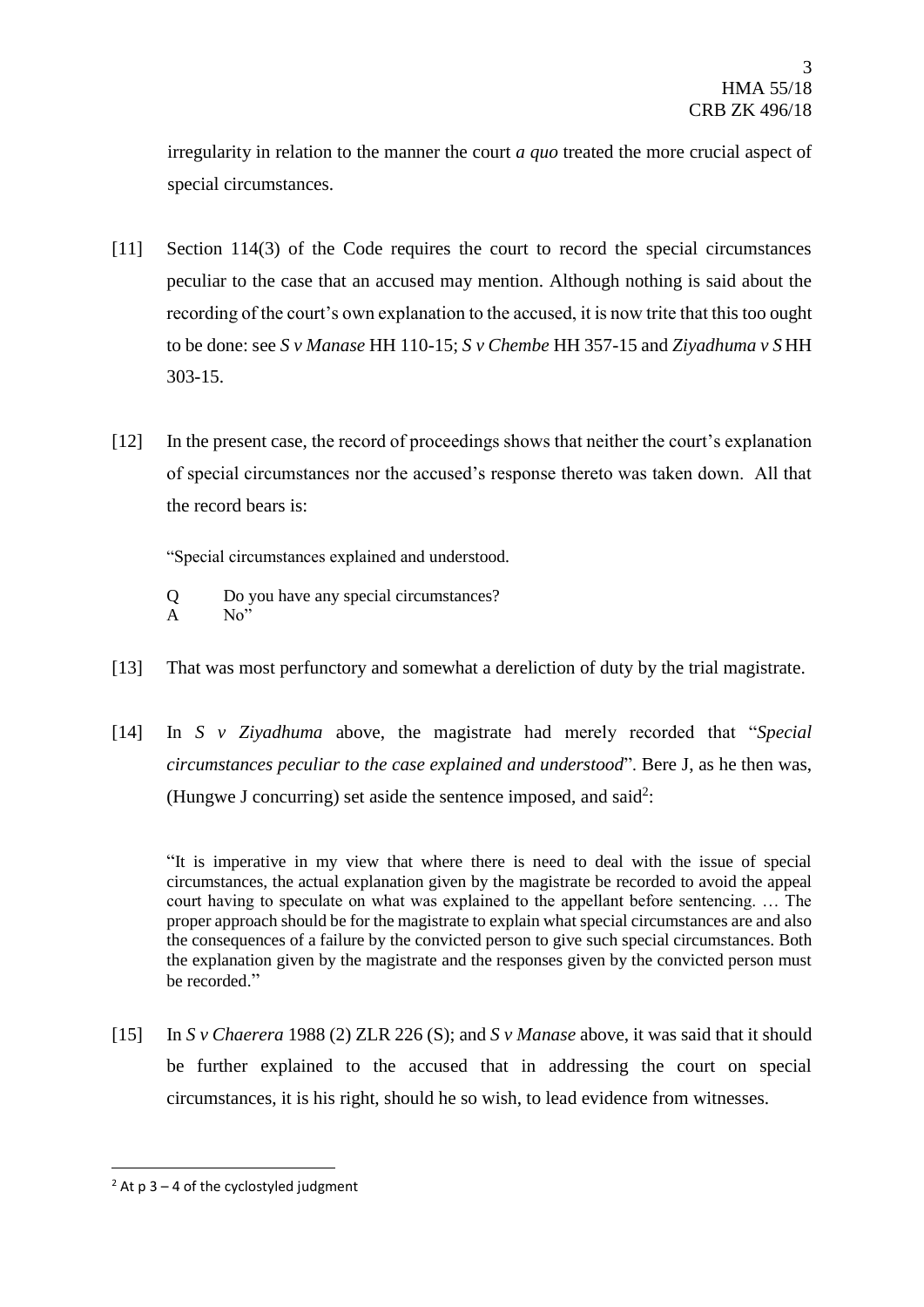- [16] Accurate recording and proper record keeping are key. A magistrate court is a court of record<sup>3</sup>. A court record that fairly and accurately represents the proceedings and the findings facilitates the review of, or appeal from, such proceedings or findings. Admittedly, current resource limitations mean that judicial officers are condemned to the tedious and mechanical process of recording proceedings in long hand. There are no video or audio facilities. The judicial officer's notes remain the only evidence of the proceedings. The court record is a reflection of what the adjudicating officer believes to have heard. There is of course, the obvious danger of mistake or mishearing. Sometimes there are omissions on the actual questions put to a witness, the answers thereto or the full submissions by the parties.
- [17] Generally the record should contain all the questions and answers. As Bere J noted in *Ziyadhuma* above, it is difficult on review or appeal to appreciate the meaning of responses if the questions asked are not recorded. In cases where only answers to questions are recorded, the context in which a response is given and the intended meaning of the response are not clear on review or appeal.
- [18] Whilst from personal experience the problem of incomplete or inadequate records from the lower courts is not prevalent, thanks to the dedication and industry of the majority of the presiding officers therein, in spite of notable punishing work schedules combined with demoralising conditions of service, continuous efforts should be made to achieve god results with what is available. It is hoped judicial officers in those lower courts will embrace the above explanation in order to improve record keeping.
- [19] Sadly, because of the deficiencies documented above, the sentence of the court *a quo* has to be set aside and the record remitted. It is ordered as follows:
	- i/ The conviction is hereby confirmed.
	- i/ The sentence is hereby set aside.

**.** 

<sup>3</sup> Section 5(1) of the Magistrates Court Act, *Cap 7:10*